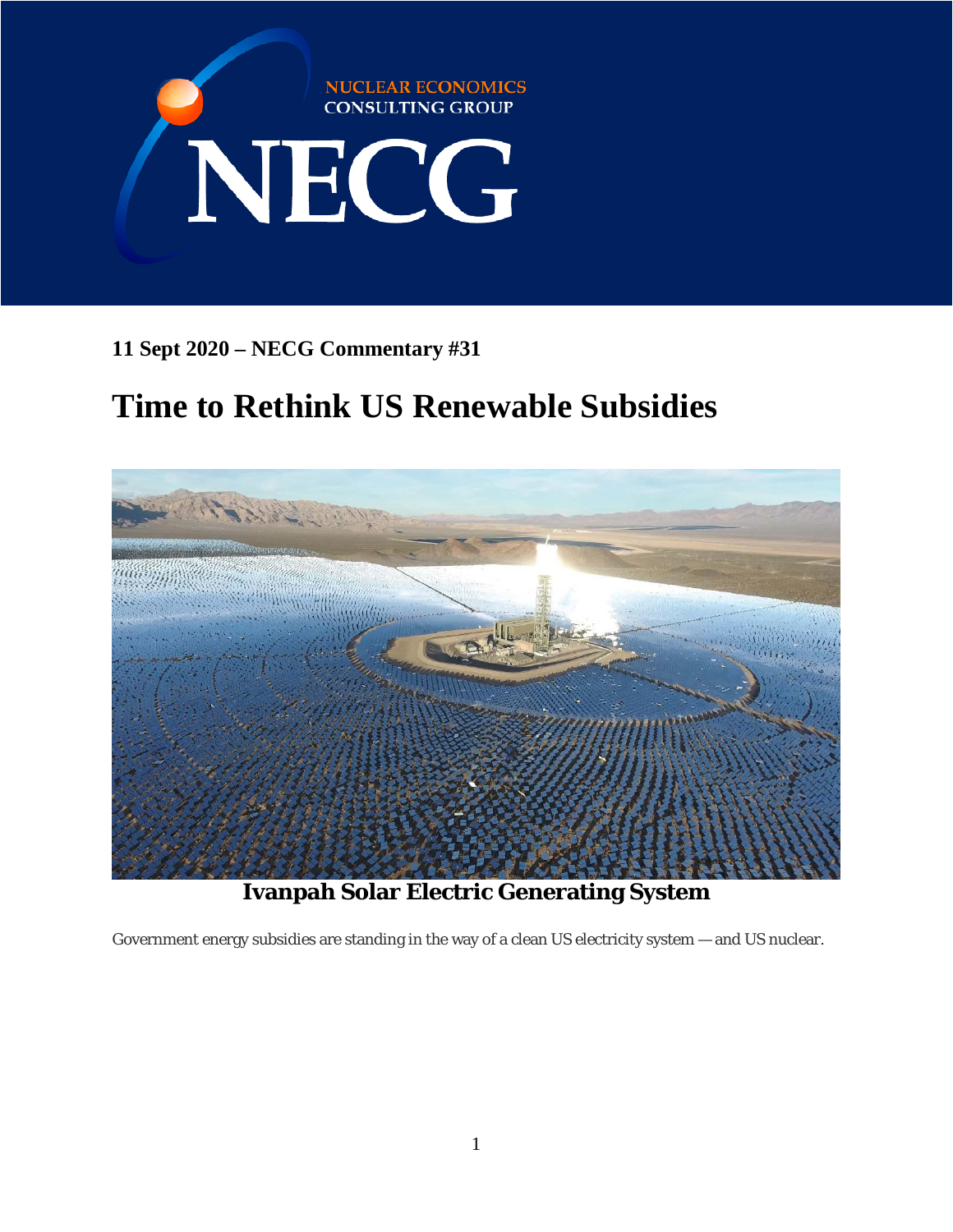

Nuclear power in the United States is struggling, with well-maintained plants closing early and few new projects in the works.

At the heart of these struggles lies a failed gamble: regulators and policy makers bet that market forces in de-regulated electricity markets would lead to the electricity sector that best served the needs of society.

Sadly, deregulated electricity markets have fallen well short of this target. When markets fail, economic theory recommends prudent regulation. Instead, we have US energy subsidy policy, a poor replacement.

#### **The Logic of Energy Subsidies**

Energy subsidies are intended to steer markets away from a course considered bad for society. During the early years of a technology's commercialization, subsidies are often used to increase investment and development, as well as to protect nascent industries from competition. Starting in the Carter administration with the creation of the Department of Energy, support for alternative fuel, and later renewable energy, often had this second goal in mind. Any technology that could diminish US reliance on imported oil had value, over and above its costs to consumers. It was in the best interests of the US to support these industries and help them develop. [1](#page-4-0)

Proponents of renewable subsidies often present a cut-and-dried case of resolving market failure: Renewables provide clean energy, but the extra benefit that renewables provide (very low greenhouse gas emissions) is never incorporated into the market price of electricity, making renewable projects less profitable than they should be.

US federal and state governments step in, providing investment tax credits, production tax credits, feed-in tariffs, renewable portfolio standards, and other subsidies to address this market failure. Such subsidies to renewable energy projects drive investment in these projects; indeed, renewable energy has seen significant growth over the period of subsidization, with increasingly competitive renewable generation costs compared to conventional energy sources. Renewable energy subsidies seem to have delivered.

#### **Problems with Energy Subsidies**

Dig deeper, however, and there are significant problems with these subsidy programs, many of which become clear when the impact on nuclear power is considered. In brief, US energy subsidy policy is inefficient, misguided, and often downright harmful.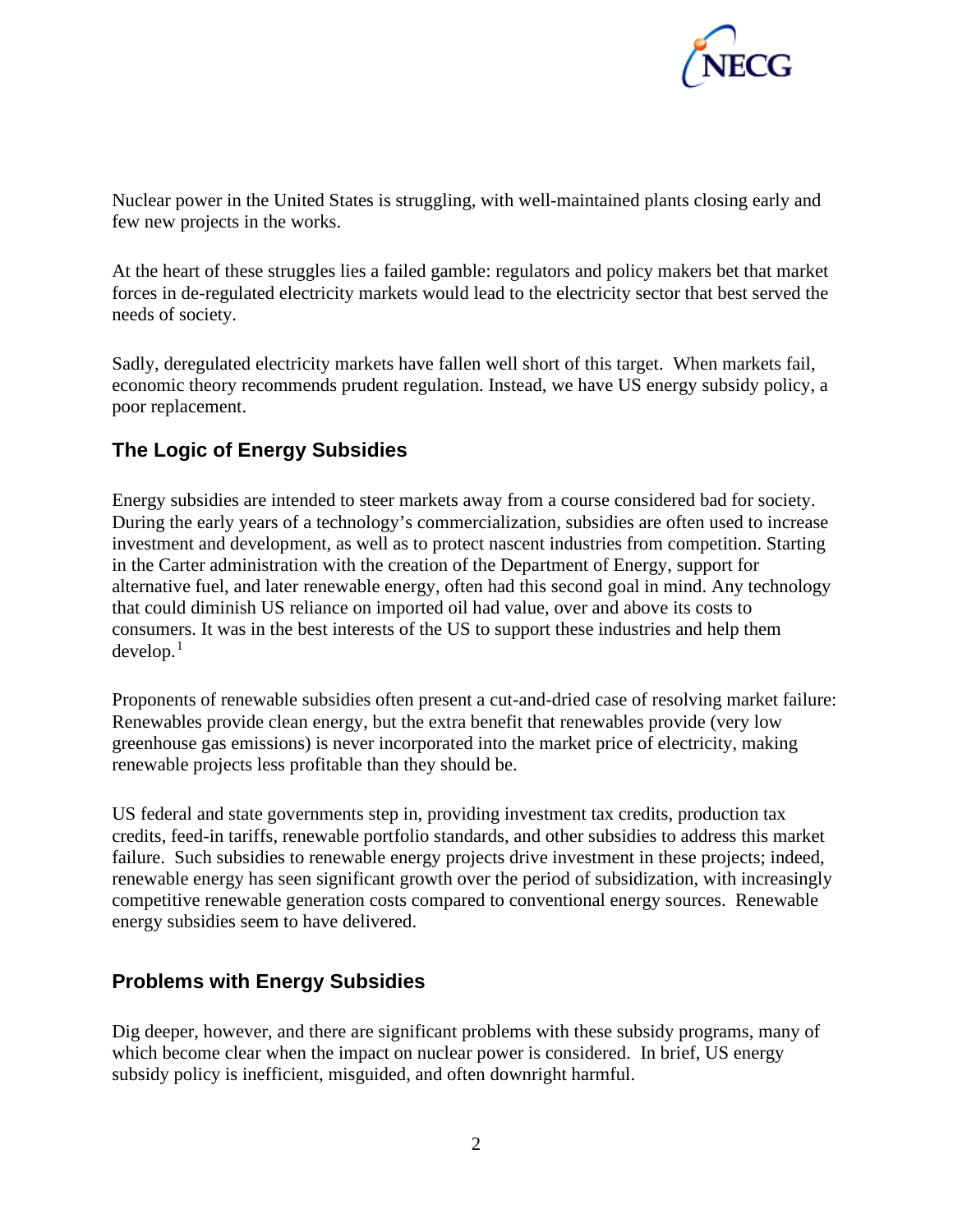

Take first the aims of energy subsidization. US government support for renewables is often framed as an effort to reduce greenhouse gas (GHG) emissions, but it does so poorly, if at all.

The goals of renewable subsidy are narrow, and unhelpful: they aim to shortsightedly maximize renewable construction. Counterintuitively, this often *hinders* the proper target of reducing emissions, largely because of the intermittency problem of many renewables: they're not predictable or all-day power sources, so no matter how many wind farms and solar stations are built, the grid will still rely on base load generators. Too often, these take the form of fossil fuel plants, given the market's failure to deliver sufficient nuclear capacity and technological barriers to large-scale energy storage. Subsidies fail to resolve underlying market failures, and so narrowly favor one piece of the zero-carbon puzzle (renewables) while leaving another (nuclear) to wither.

Researchers writing in Energy Economics<sup>[2](#page-4-1)</sup> find purely economic arguments (though possibly not political ones) favor narrowing the policy space significantly: grant-based subsidies that are paid based on physical outcomes upon completion of a project can best leverage the interaction between government and market to maximize environmental outcome for government subsidies.

However, solar investment tax credits and federal loan guarantees have led to solar energy projects that failed to deliver the expected output, including the Ivanpah project, pictured above. These federal solar incentive programs, coupled with California state renewable energy incentives, led to a boom in solar power generation in California linked to recent blackouts.

On the pollution front, the US government's left hand doesn't know what the right hand is doing. Current federal subsidies to fossil fuels run to \$20 billion a year, according to the Environmental and Energy Study Institute,<sup>[3](#page-4-2)</sup> including around \$4 billion for heavily polluting coal industries. Energy subsidies have always been more focused on safeguarding energy security and entrenched economic agents than reducing harmful pollution.

Energy subsidies can also distort electricity market outcomes. Some forms of quantity-based renewable subsidies, like production tax credits (mainly for wind) and feed-in tariffs can increase the effective revenue earned from renewable project output. This, coupled with the design of electricity spot markets, results in distortions to market prices. Generators bid into electricity markets with the price they are willing to accept, and bids are accepted from lowest to highest, with every generator being paid the value of the last bid accepted (the spot price).

Renewable generators often have incentive to bid negative prices: paying electricity markets to take their power. This counterintuitive outcome is the result of production-tied subsidies that are paid to generators only when they operate. The net effect of such subsidies is to put downward pressure on the spot price, squeezing all producers. Renewable producers benefit from this situation, as evidenced by strong investment in new renewable projects. Renewable subsidy schemes are delivering their goal, but the unintended consequences can be severe.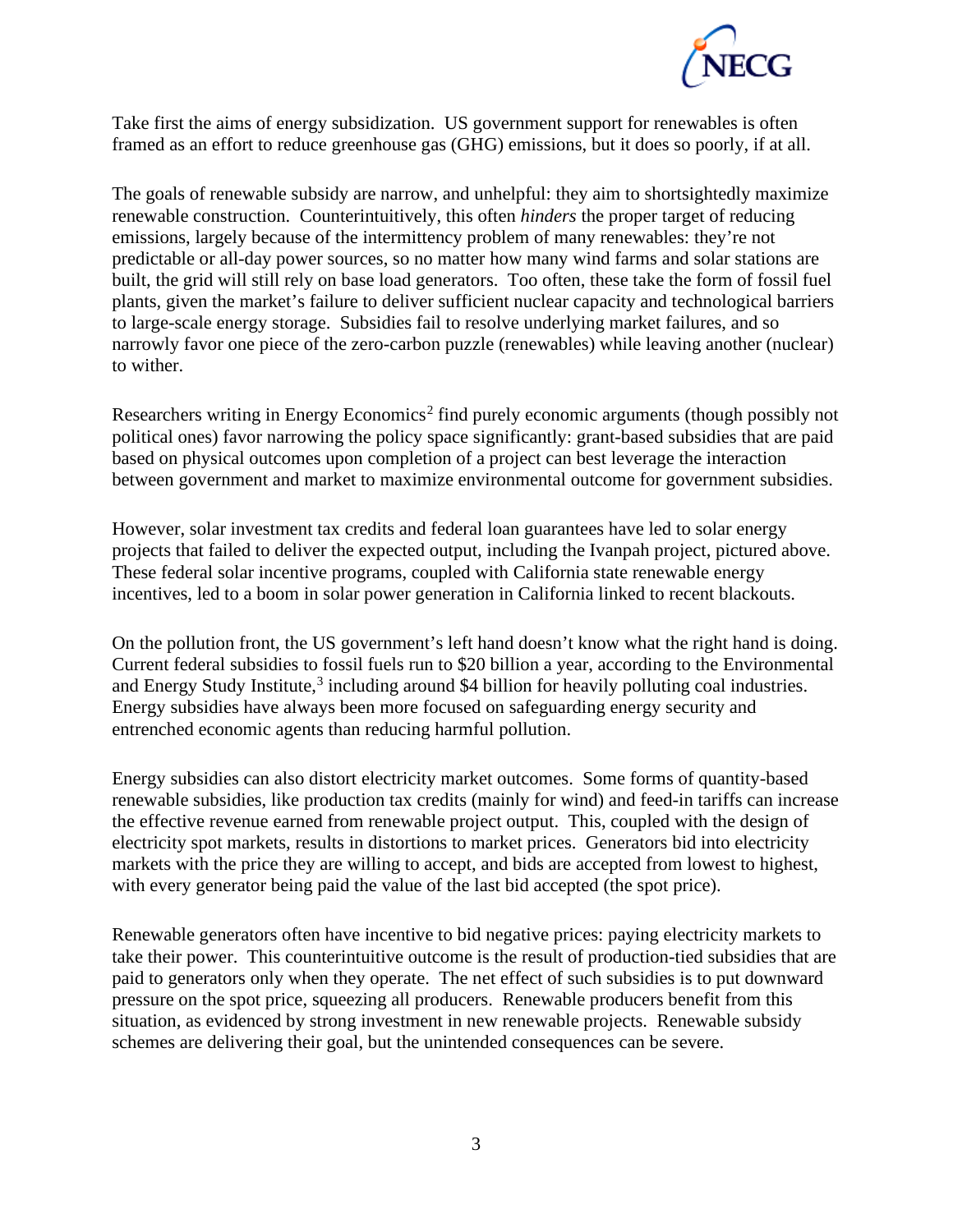

### **Collateral Damage**

A significant problem with current renewable subsidies is the harm they deal to other producers. Nuclear power plants operating in electricity markets, for instance, are economically sensitive to spot prices, on which they depend to cover their fixed costs. When prices fall below break-even, nuclear plants lose money. The typical response of owners is to close nuclear power plants to stop financial losses (e.g. Kewaunee and Vermont Yankee).[4](#page-4-3) US nuclear power plants, once closed, have no path to re-start later, even when the physical plant could safely operate for decades more. Downward pressure on spot prices, like that caused by quantity-tied renewable subsidies, can be fatal for nuclear plants.

This should be worrying. A nuclear power plant is a valuable physical asset, a provider of highquality jobs, a reliable source of generation capacity, and a significant provider of emissions-free electricity. Nuclear power can go toe to toe with wind and solar for lifetime GHG emissions, as well as providing reliable output that intermittent renewables cannot. Reactors provide baseload electricity, operating with capacity factors above 90%, rain or shine, wind or calm.

Practically speaking, this means that when a nuclear plant closes, its generation isn't replaced by renewables; it simply can't be. Instead, displaced nuclear generation is replaced by the cheapest available *reliable* generating technology: carbon-emitting natural gas. Thus, whenever a nuclear plant closes, GHG emissions go up.

## **A Better Way**

There are known solutions to the problems created by US renewable subsidies. While the challenges facing nuclear power are not wholly reducible to errors of subsidy policy, the fact remains that current subsidy design is inefficient and sometimes explicitly harmful to the goal of reducing GHG emissions.

Federal and state governments should undertake a systemic review of renewable subsidies, focused on developing subsidies that reduce *total* electricity sector GHG emissions, rather than the blinkered goal of simply getting more renewable projects built. Then, the federal government should phase out subsidies for fossil fuels; earmarking these funds for financing a national nuclear build program would be a step forward.

Crucially, that will mean a harmonious set of overlapping and mutually reinforcing programs that are non-distorting, technology-specific, long lasting, and predictable. Long-term predictable subsidies are especially important for nuclear power, where projects operate for many decades.

A key part of this approach should be a price on GHG emissions nation-wide, through a carbon tax or an emissions trading scheme. Such a policy could effectively internalize the negative externalities that have been benefiting fossil fuels for as long as energy has been priced, to the benefit of nuclear and renewable generators and to society at large.